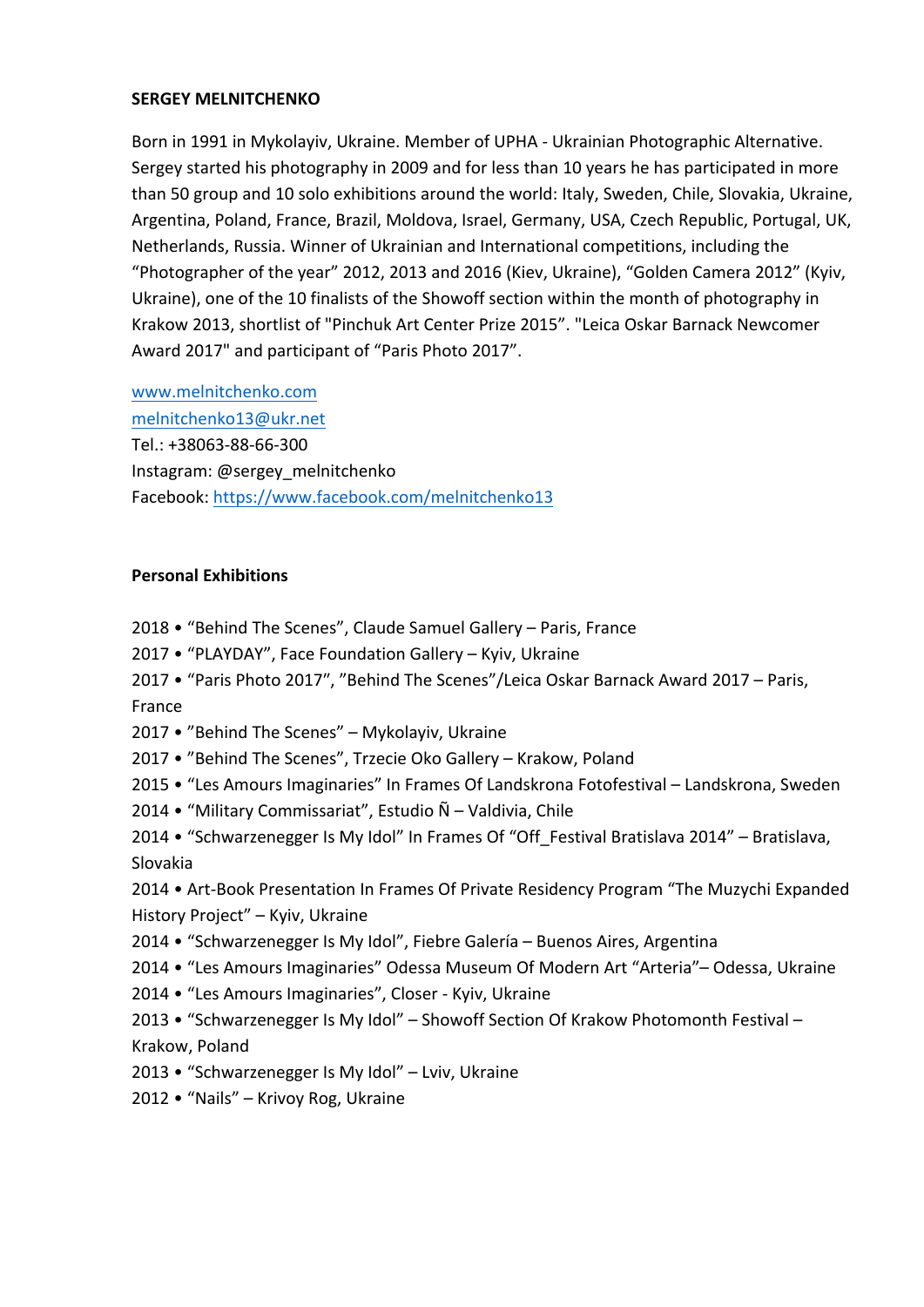### **Group Exhibitions**

2018 • "Sensitive Surface 2.0", Vasli Souza Fotogaleri - Malmö, Sweden

2018 • Exhibition Of "Leica Oskar Barnack Award 2017" Winners And Finalists, Leica Gallery In Leitz Park - Wetzlar, Germany

2017 • Photolux Festival/The Exhibition Of The Two Winning Projects And All The Finalists Of

Leica Oskar Barnack Award 2017 - Lucca, Tuscany, Italy

- 2017 Little Odessa Gallery Paris, France
- 2017 "Photographie Contemporaine D'ukraine", Centre Culturel D'ukraine En France Paris, France
- 2017 "Photo Kyiv" Photography Art Fair Kyiv, Ukraine
- 2017 Photography On A Postcard Private View London, UK
- 2017 Leica Oskar Barnack Award Winners And Finalists Berlin, Germany
- 2017 Projection Of Finalists Of "Leica Oskar Barnack Award 2017" At Voies Off Festival During
- Les Rencontres Internacionales De La Photographie Arles, France
- 2017 The Smell Of Dust Iii São Paulo, Brazil
- 2016 Freierfest Odessa, Ukraine

2016 • The Smell Of Dust lii During Les Rencontres Internacionales De La Photographie - Arles, France

- 2016 Pasa Página, Days Of The Artist'S Book Chisinau, Moldova
- 2016 Fresh Paint Art Fair In Collaboration With Artbit Tel Aviv, Israel
- 2015 "Mama, I've Just Killed A Man" Berlin, Germany
- 2015 Finalists Of Pinchuk Art Centre Prize Kyiv, Ukraine
- 2015 "Game Into Reality" In Frames Of Gogolfest Kyiv, Ukraine
- 2015 "Love And War In Ukraine" In Frames Of Spine International Photobook Festival -Stockholm, Sweden
- 2015 Slideluck Show Oakland, California, USA
- 2015 Winners Of "Photo Annual Awards 2015" Teplice, Czech
- 2015 "Hybrid Reality" Kyiv, Ukraine
- 2015 Feira Morta V Lisbon, Portugal
- 2015 «Ukrainian Photography: In Progress» In Frames Of "Odessa//Batumi Photo Days 2015" – Odessa, Ukraine
- 2015 "Зато Любов" Kherson, Ukraine
- 2015 "Подія" With Andrii Konontsev Zlin, Czech
- 2015 "Part 4" With Roman Pyatkovka Zaporozhye, Ukraine
- 2014 "Inner Ukraine" In Frames Of "Terra Futura Xiii" Festival Kherson, Ukraine
- 2014 "Personal/Political" In Frames Of "Art-Kyiv Contemporary Ix" Kyiv, Ukraine
- 2014 "Terror Of Small Differences" Kharkiv, Ukraine
- 2014 "Ukrainian Zigafolk" Kyiv, Ukraine
- 2014 London Analogue Festival London, UK
- 2014 "Guilt" In Frames Of "Non Stop Media Vii" Kharkiv, Ukraine
- 2014 The Aesthetic Of Man Amsterdam, Netherlands
- 2014 Upha "Afteryesterday" Odessa, Ukraine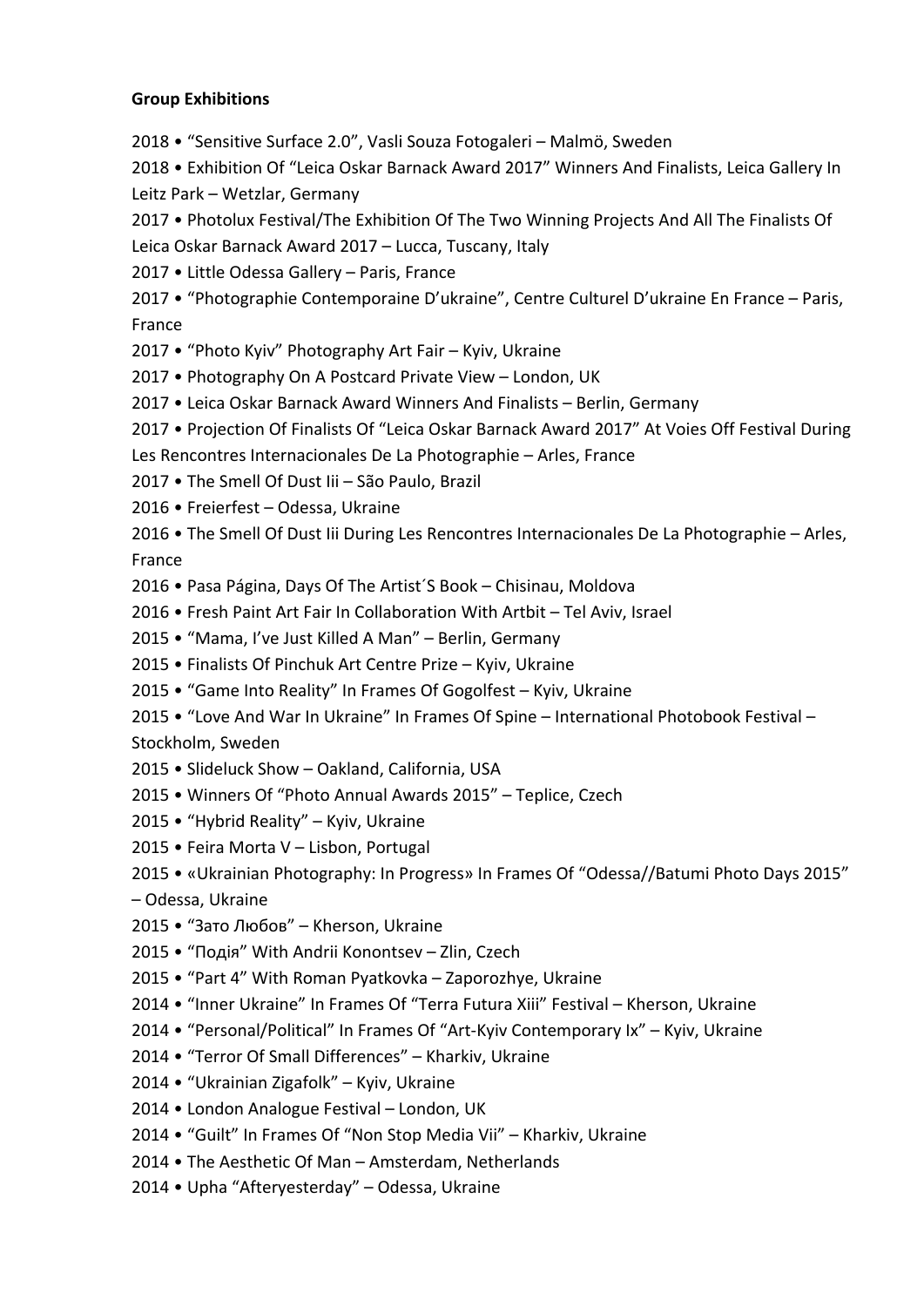2014 • "Resistant" In Frames Of Parallel Program Of 4th Moscow International Biennale For Young Art - Moscow, Russia

2014 • "Don't Even Dream!" In Frames Of Parallel Program Of 4th Moscow International Biennale For Young Art - Moscow, Russia

2014 • Der Greif – "A Process" – Ausburg, Germany

- 2014 "Evolution" Uzhgorod, Ukraine
- 2014 "Ukrainian Women Complex" Odessa, Ukraine

2014 • "Photographer Of The Year 2013" - Kyiv, Ukraine

- 2013 "Posterjunkies" Official Launching Event Amsterdam, Netherlands
- 2013 London Analogue Festival London, UK
- 2013 Ii International Fotokinofestival Sebastopol, Ukraine
- 2013 With "Look" Group Chernigiv, Ukraine
- 2013 "The Urge To Archiving" In Frames Of Vizii Festival Kyiv, Ukraine
- 2013 "Golden Camera 2012" Kyiv, Ukraine
- 2013 "Photographer Of The Year 2012" Kyiv, Ukraine
- 2013 "Monthly Payment / Idols" Moscow, Russia
- 2012 First International Festival Of Arts Odessa, Ukraine
- 2012 First International Fotokinofestival Sebastopol, Ukraine
- 2012 Upha "Cult Of The Body" London, UK

### **Awards and Residences**

2017 • Winner Of "Leica Oskar Barnack Newcomer Award 2017" - Berlin, Germany

2017 • 1st Place In The National Awards "Photographer Of The Year 2016", Street Professional Category – Kyiv, Ukraine

2016 • "Dostoevsky List" The Most Actual Contemporary Photographers From Russia And Ukraine (2015/2016) – Dostoevsky Photography Society, Amsterdam, Netherlands

2015 • Short-List Of Pinchuk Art Centre Prize – Kyiv, Ukraine

2015 • Honorable Mention At "Photo Annual Awards 2015" - Teplice, Czech

- 2014 Shortlist of "Off Festival Bratislava 2014" Bratislava, Slovakia
- 2014 Private Residency Program "The Muzychi Expanded History Project" Kyiv, Ukraine

2014 • Finalist Of Educational Program For Artists And Festival Of Youth Projects "Non Stop Media VII" - Kharkiv, Ukraine

2014 • Il Place In Contest "Photographer Of The Year 2013" In Nomination "Fine Art" - Kyiv, Ukraine

- 2013 Shortlisted For "Media Art Festival" Krasnoyarsk, Russia
- 2013 Nomination For The Fifth Cycle Of The Prix Pictet, Consumption London, UK
- 2013 Featured Artist Of London Analogue Festival London, UK

2013 • One Of 10 Finalists Of Showoff Section In Frames Of Krakow Photomonth Festival – Krakow, Poland

2013 • International Contest "Golden Camera 2012" – 1st Place In Nomination "Conceptual Photography", Amateur - Kyiv, Ukraine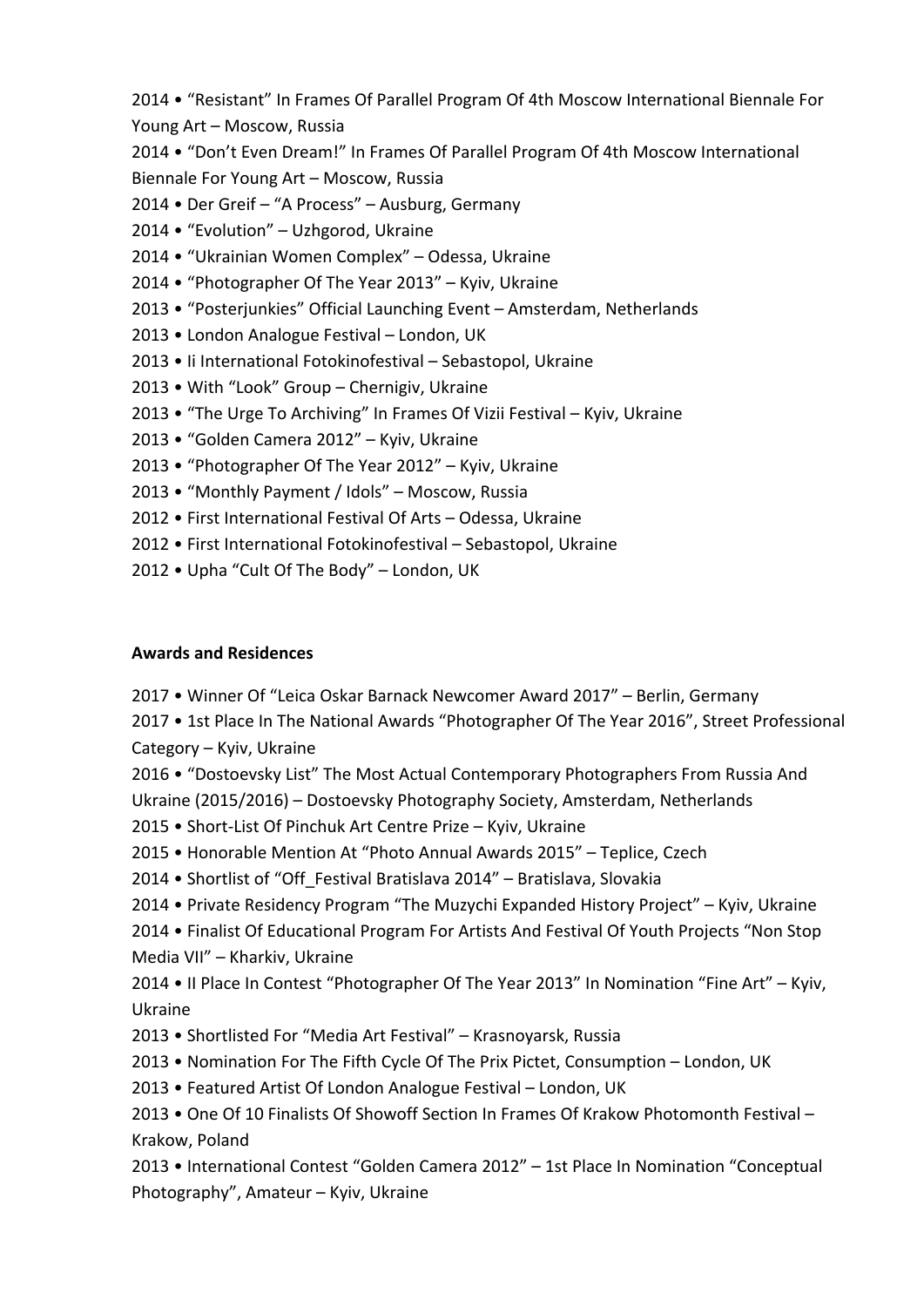2013 • Winner Of Contest "Photographer Of The Year 2012" In Nomination "Series Of The Year (Fine Art)" - Kyiv, Ukraine 2012 • Finalist Of 3rd Portfolio Review - Kyiv, Ukraine

### **Galleries Representatives and Private Collections**

"Grynyov Art Foundation" Private Collection - Kyiv, Ukraine Photography of China - Paris, France Little Odessa Gallery - Paris, France Face Foundation Gallery - Kyiv, Ukraine MO Industries - Singapore, Hong Kong, Berlin, Beijing, Vienna

### **Artist Talks**

2018 • "Momi Studio" - Mykolayiv, Ukraine 2017 • "Artsvit" Gallery - Dnepr, Ukraine 2017 • In Frames Of "Photo Kyiv" Photography Art Fair - Kyiv, Ukraine 2017 • In Frames Of "5,6" School Of Photography - Kyiv, Ukraine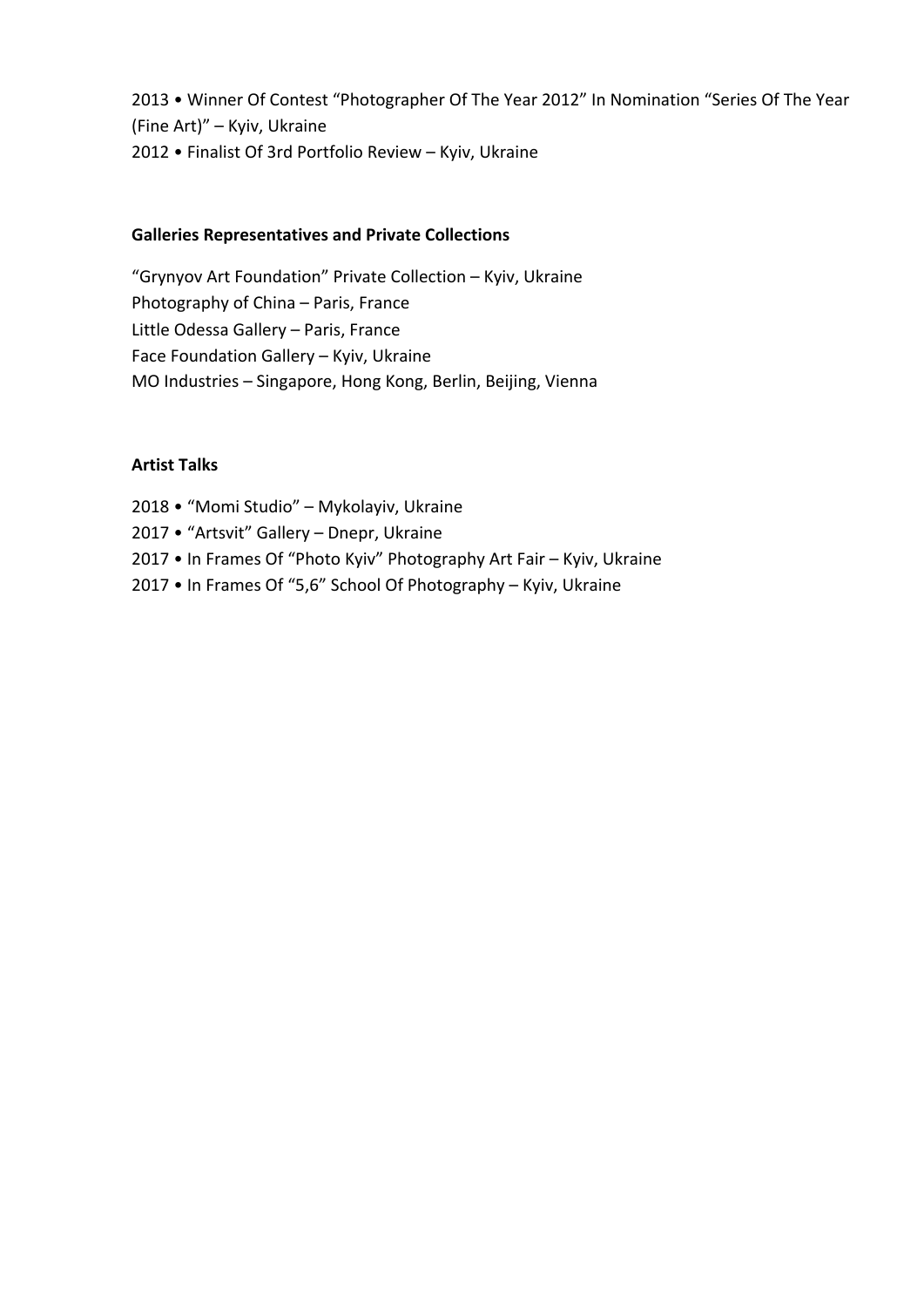# **BOOKS**

"Behind the scenes"

Digital print

Cover – Card board

30 photographs

48 color pages

Uncoated paper 300g Fedrigoni Munken

a5 size 150x 215mm.

Limited edition of 250 signed and numbered

Photos – Sergey Melnitchenko

Design – Huseynov Ilkin

RALLY IN THE STREETS (RITS) Publishing, 2017

# www.ritsbooks.com

Price 30,00 €

Where to find:

Café Lehmitz Photobooks – Köln, Germany

Kominek Books – Berlin, Germany

Bildband Berlin – Berlin, Germany

Festivals, fairs and book signings:

Paris Photo 2017, presentation and book signing – Paris, France

Polycopies 2017, book signing – Paris, France

Bildband Berlin Bookshop and Gallery, 2018, book signing – Berlin, Germany Reviews:

Phosmag

GUP Magazine Issue 56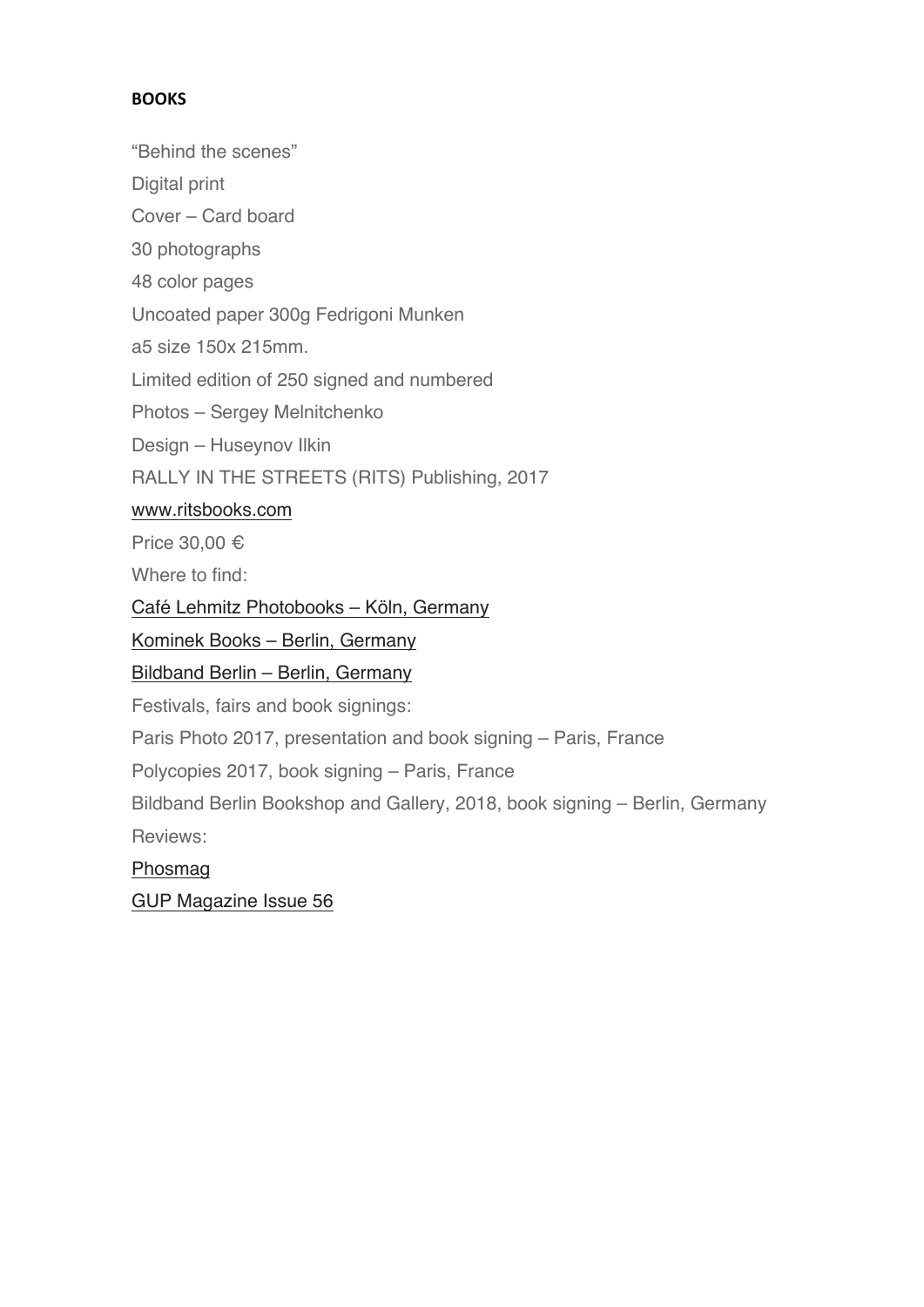"Loneliness Online"

14,8 X 21cm. 32 Pages Edition Of 50 (Numbered And Signed) Soft Cover **Color Print** Selfpublished, 2014 Design: Evgeniy Stepanets

Festivals Vienna Photobook Festival 2014 Tbilisi Book Days 2014 Book Arsenal - Kyiv, Ukraine, 2015 Odesa // Batumi Photo Days Festival - Batumi, Georgia, 2015

### Reviews

Phosmag Platforma **Alternative Arts** Virtual Bookshelf Jc

Where To Find Erratum Galerie - Berlin, Germany The Library Project - Dublin, Ireland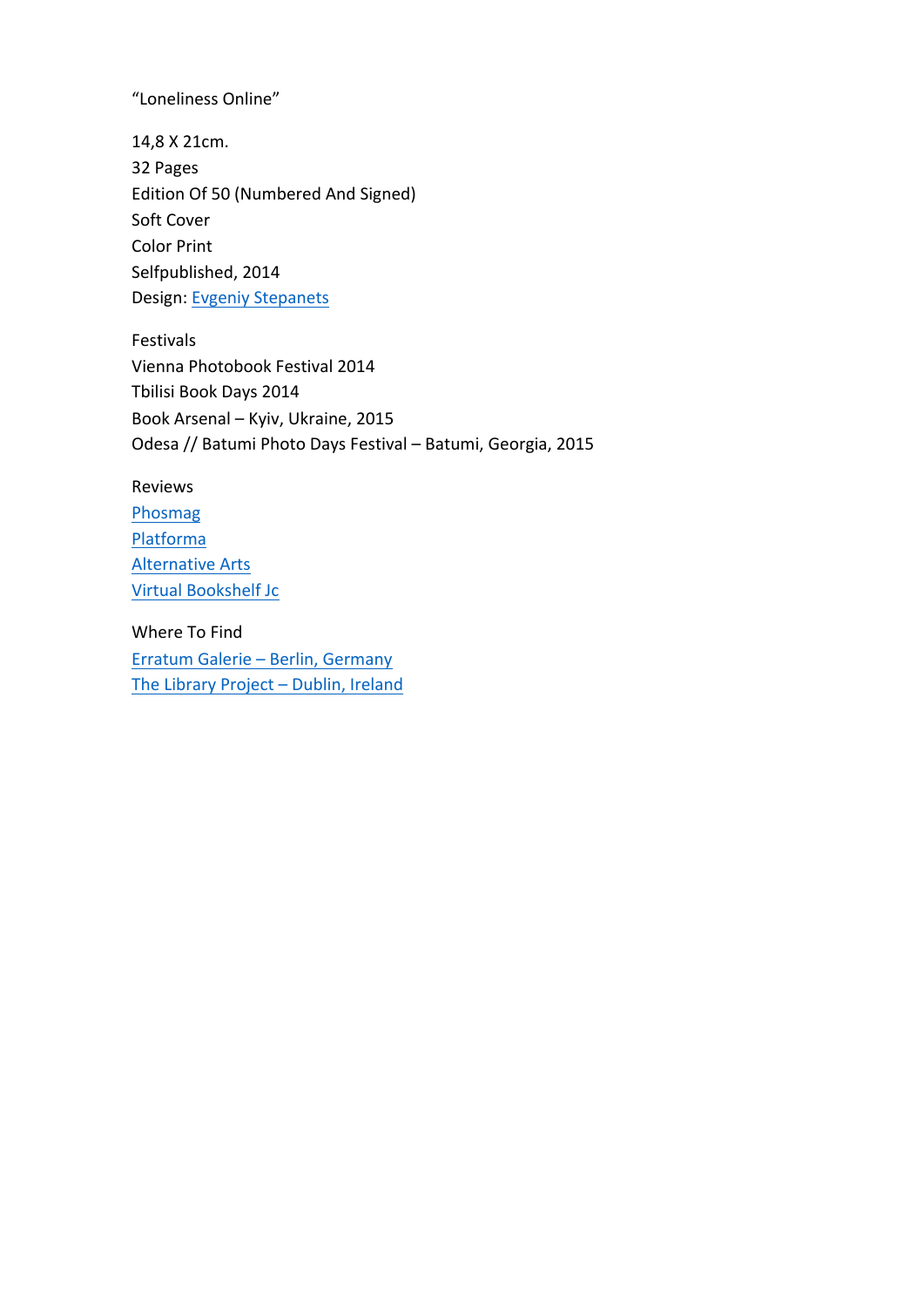### **Publications**

### **Published**

- 2018 "GUP" Magazine Issue 56 Netherlands
- 2018 "Photography Is Art", Issue  $#1 -$  Hong Kong
- 2017 "Paris Photo 2017" Photography Art Fair Catalogue France
- 2017 "Fotocult" #8 Austria
- 2017 "Photo Kyiv" Photography Art Fair Catalogue Ukraine
- 2017 "PiB" Photography In Berlin Guide Nº14 Germany
- 2017 "Leica Fotografie International" Catalogue Of Winners And Finalists Of "Leica Oskar Barnack Award 2017" - Germany
- 2017 "Ukrainian Erotic Photography" Book Ukraine
- 2017 "Black+White Photography" Magazine August Issue 205 UK
- 2017 "Die Angst" Magazine, Issue 3 Germany
- 2016 "We The People" Book USA
- 2016 · "Unlocked" Book Greece
- 2016 "Secret Behavior" Issue 03: Exhibitionism USA
- 2015 "Новое Время" Ukraine
- 2015  $\bullet$  "Witty Kiwi" #5 Italy
- 2015 "Zine Ouija" #8 Brazil
- 2015 "Find Rangers Camera Club" No.6 : Close To Home USA
- 2014 Catalogue Of "Off Festival Bratislava 2014" Slovakia
- $2014 "5,6" Magazine Ukraine$
- 2014 The Opéra "Classic & Contemporary Nude Photography" Volume lii Germany
- 2014 "Metropol: About Woman" #8 Russia
- 2014 Catalogue Of Finalists "Photographer Of The Year 2013" Ukraine
- 2013 Collection Of Upha Prints (Edition Of 100) Ukraine
- 2013 "Kaltblut", Collection 5: The Male Germany
- 2013 "Meatness" #2 Ukraine
- 2013 Catalogue Of "Vizii" Festival Ukraine
- 2013 "Dust" #4 USA
- 2013 "Vignette Photography Magazine" #7 UK
- 2013 Catalogue Of Finalists "Golden Camera 2012" Ukraine
- 2013 Catalogue Of Finalists "Photographer Of The Year 2012" Ukraine
- 2013 "Kyiv Style" #3 Ukraine
- 2013 "Pixie And Rotter" Zine #2 "The Horror Issue!" UK
- 2012 "Foto&Video" Magazine #8 Russia
- 2012 "Fotoblur" Magazine #13 USA
- 2011 "Fotoblur" Magazine #12 USA
- 2009 "Art Portfolio" Magazine #1 / Cover Ukraine